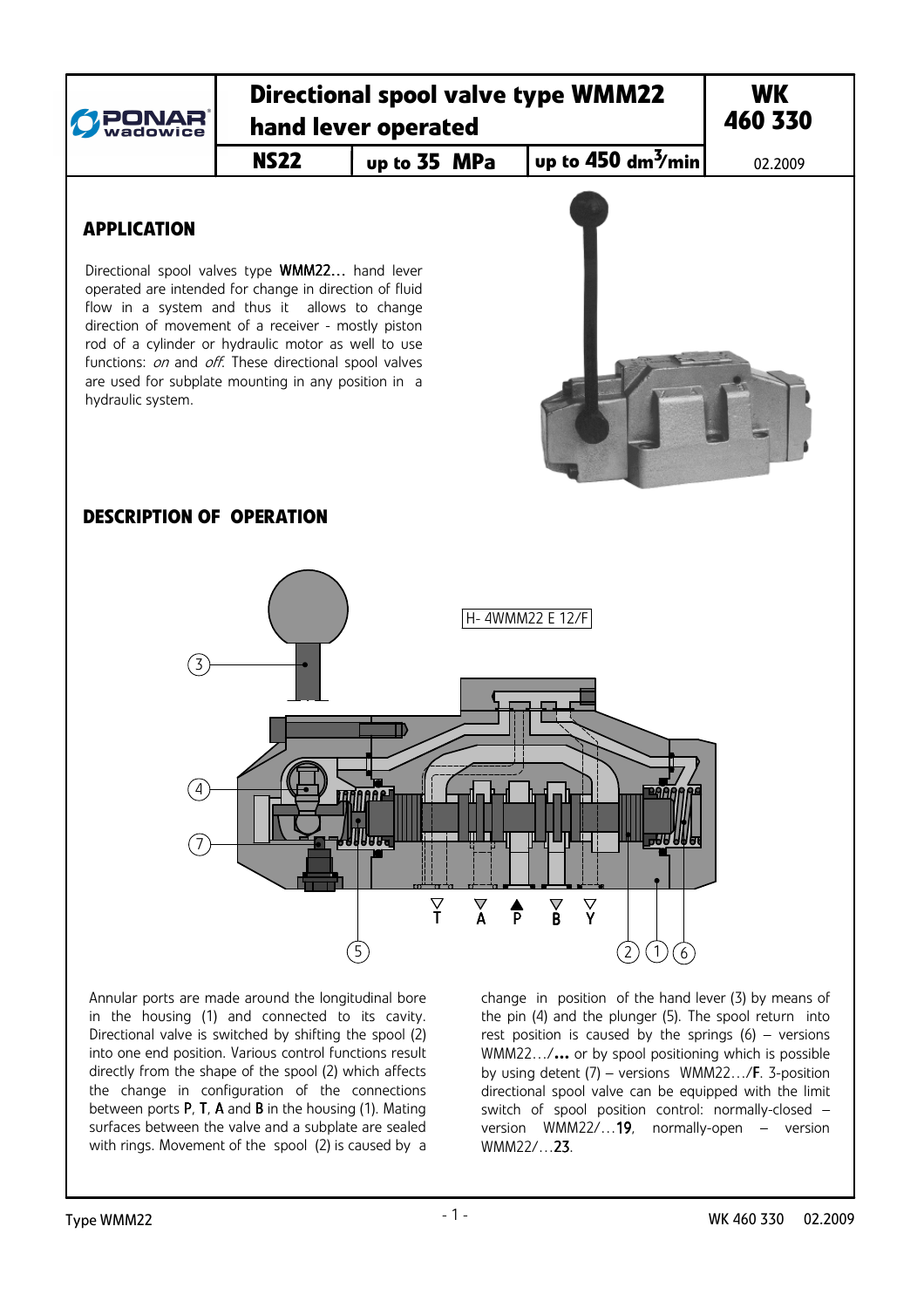# **TECHNICAL DATA**

| Hydraulic fluid                                       | mineral oil                                |                                             |      |                                                       |
|-------------------------------------------------------|--------------------------------------------|---------------------------------------------|------|-------------------------------------------------------|
| Required filtration                                   | up to 16 µm                                |                                             |      |                                                       |
| Recommended filtration                                | up to $10 \mu m$                           |                                             |      |                                                       |
| Nominal fluid viscosity                               | 37 mm <sup>2</sup> /s at temperature 55 °C |                                             |      |                                                       |
| Viscosity range                                       | 2,8 up to 380 mm $\frac{2}{5}$             |                                             |      |                                                       |
| Fluid temperature range (in a tank)                   | recommended                                | 40 °C up to 55 °C                           |      |                                                       |
|                                                       | max                                        | -20 <sup>o</sup> C up to +70 <sup>o</sup> C |      |                                                       |
| Ambient temperature range                             | -20 °C up to +70 °C                        |                                             |      |                                                       |
| Maximum operating pressure                            | ports P, A, B                              | 35<br>MPa                                   |      |                                                       |
|                                                       | port T                                     | 25<br><b>MPa</b>                            |      |                                                       |
| Flow section in central position<br>schemes on page 3 | spool                                      | 0                                           | V    | W                                                     |
|                                                       | flow section                               | 16 %                                        | 16 % | 3%<br>of nominal flow of nominal flow of nominal flow |
| Operating force                                       | with springs                               | approx. 110 N                               |      |                                                       |
|                                                       | with detent                                | 85 N<br>approx.                             |      |                                                       |
| Weight                                                | $13$ kg                                    |                                             |      |                                                       |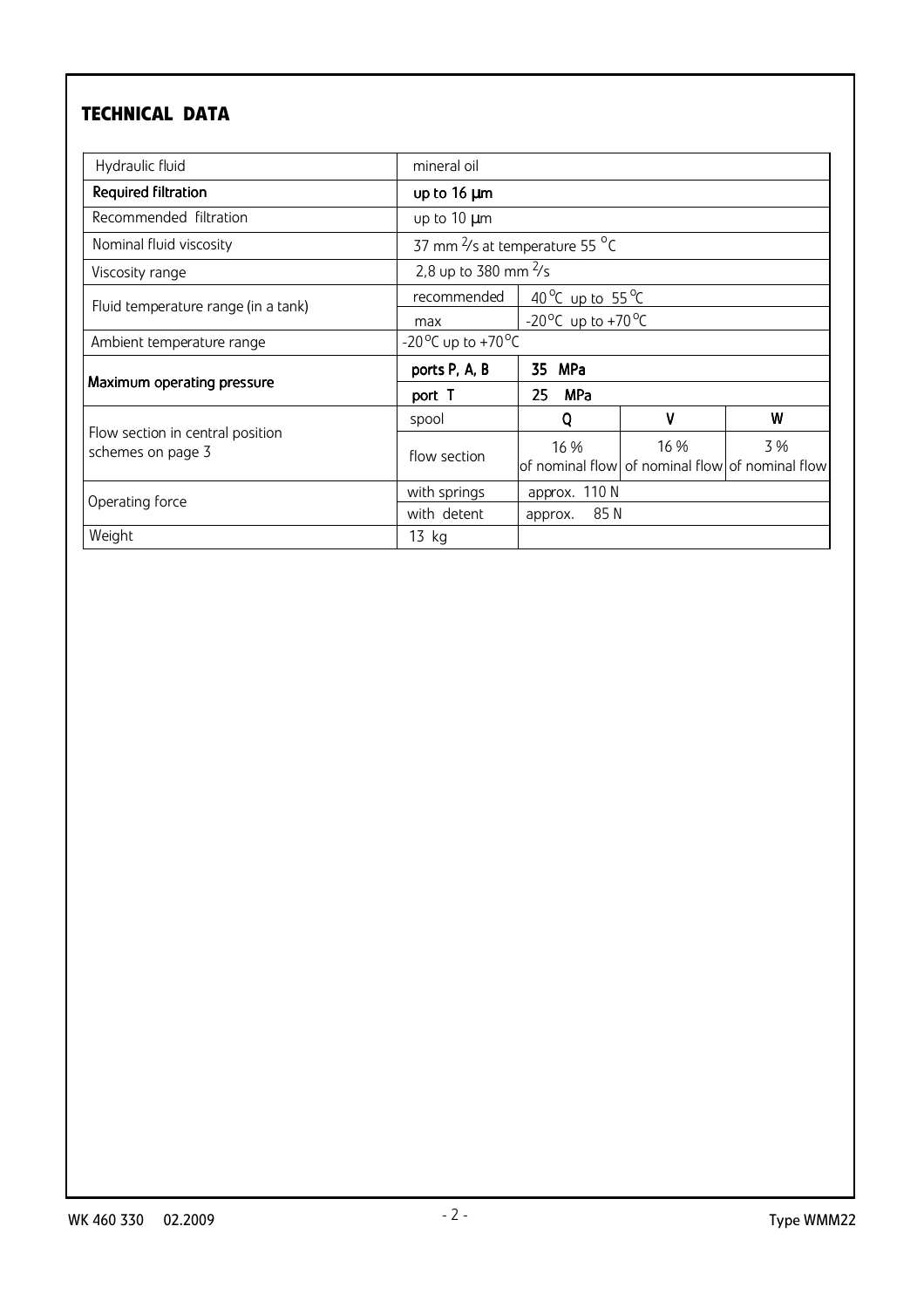# **SCHEMES**



#### Graphic symbols for spools

working and indirect positions

A B

P T

ᆩ



E

F

G

H

J

L

M

Q

R

S

T

U

V

W

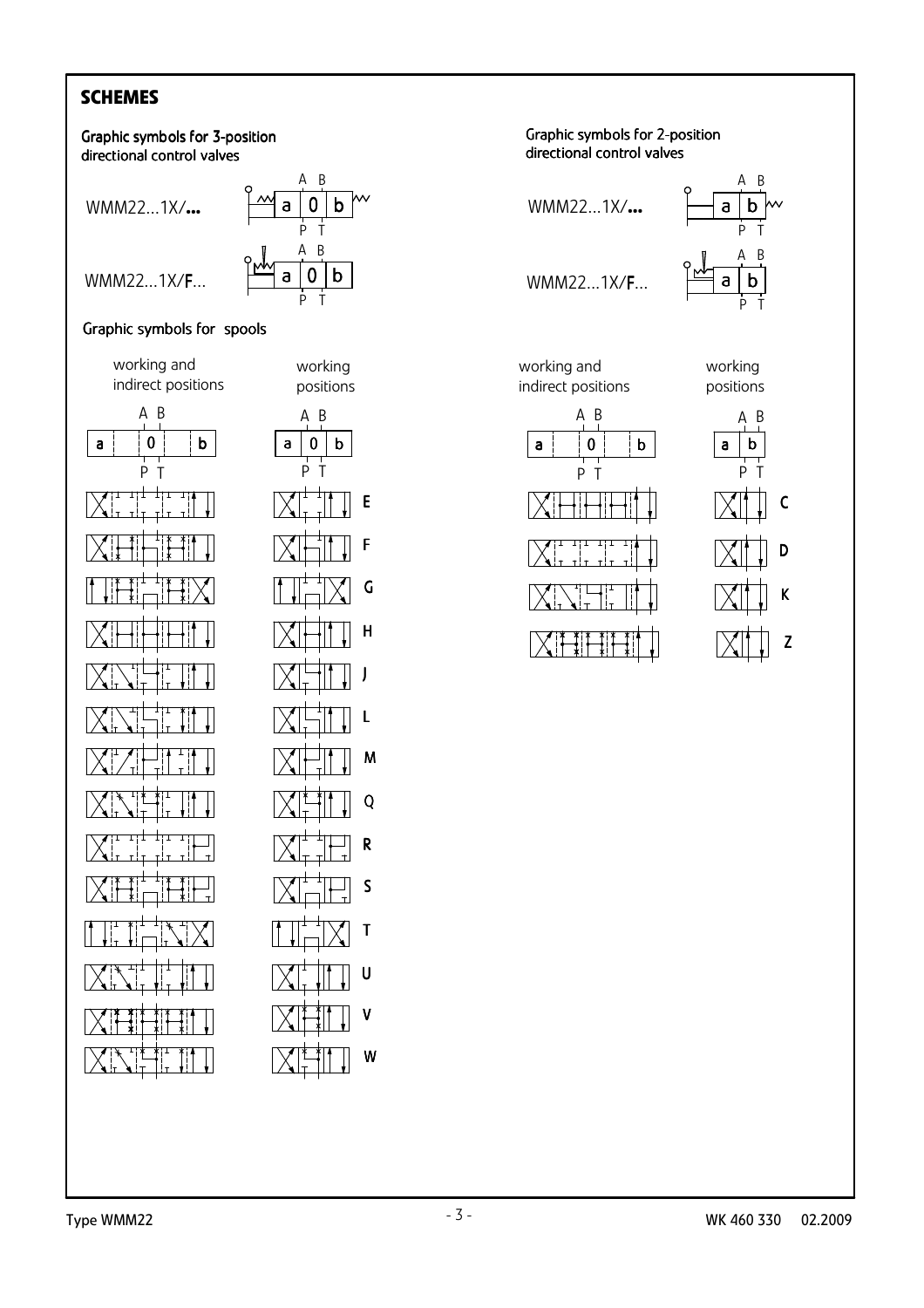

WK 460 330 02.2009 Type WMM22 - 4 -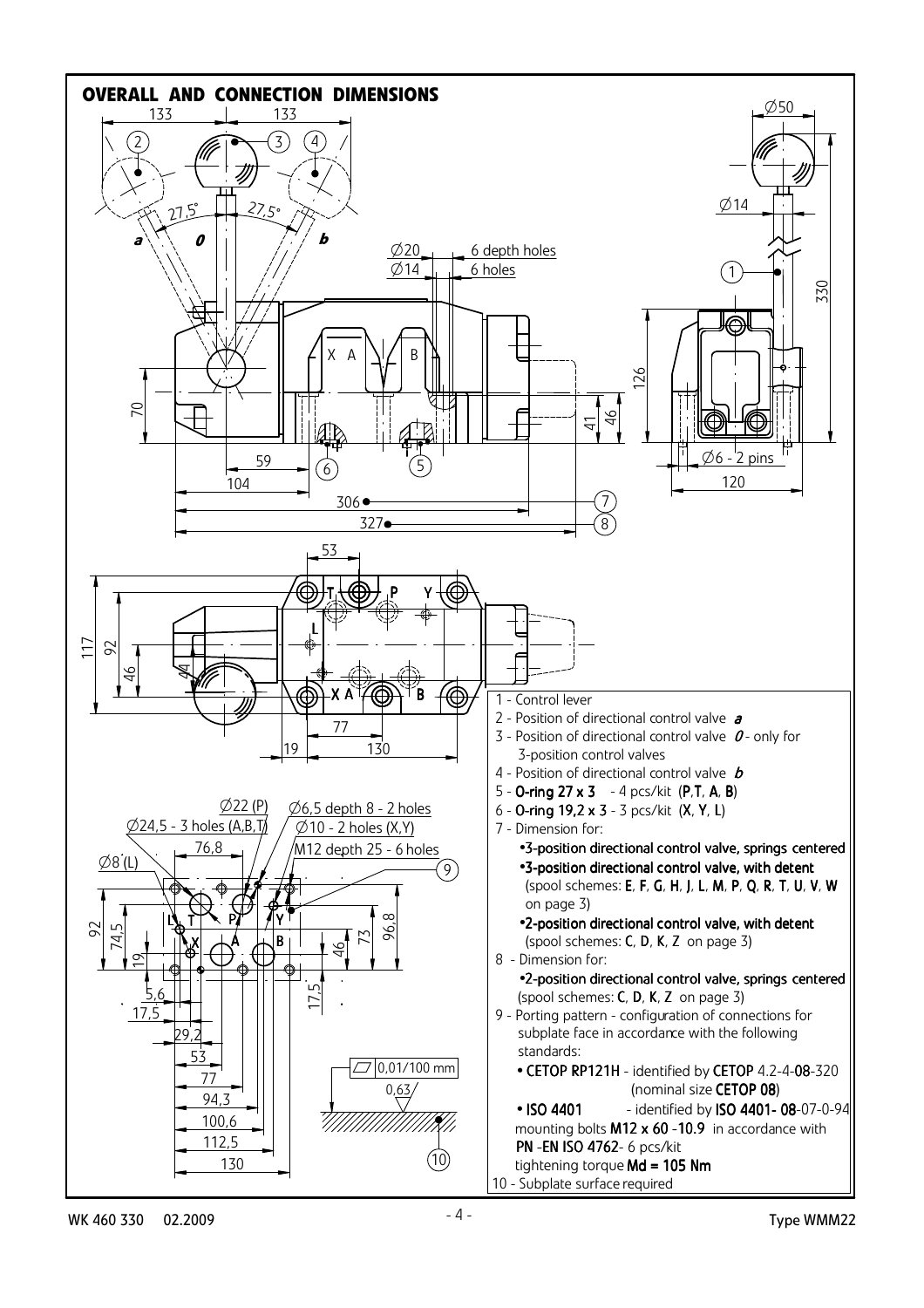# **ACCESSORIES**

#### **Limit switch**

(applicable only to 3-position directional control valves)

#### Versions with limit switch:

- limit switch normally-closed version ...4WMM22...11/...19...
- limit switch normally-closed version ...4WMM22...11/...23...



limit switch normally-open

 $2 \frac{1}{2}$ 

 $1<sub>3</sub>$ 

 $= 5 A$ 

 $= 2 A$ 

 $\frac{1}{2}$ 

**NC** 

 $\mathsf b$ 

#### Electrical scheme for limit switch



# **OVERALL AND CONNECTION DIMENSIONS**

#### **Versions with limit switch**

- 3-position directional control valves versions:
- 4WMM22...11/...19...
- 4WMM22...11/...23...



 $\mathbf{a}$ 

**NO** 

ΝC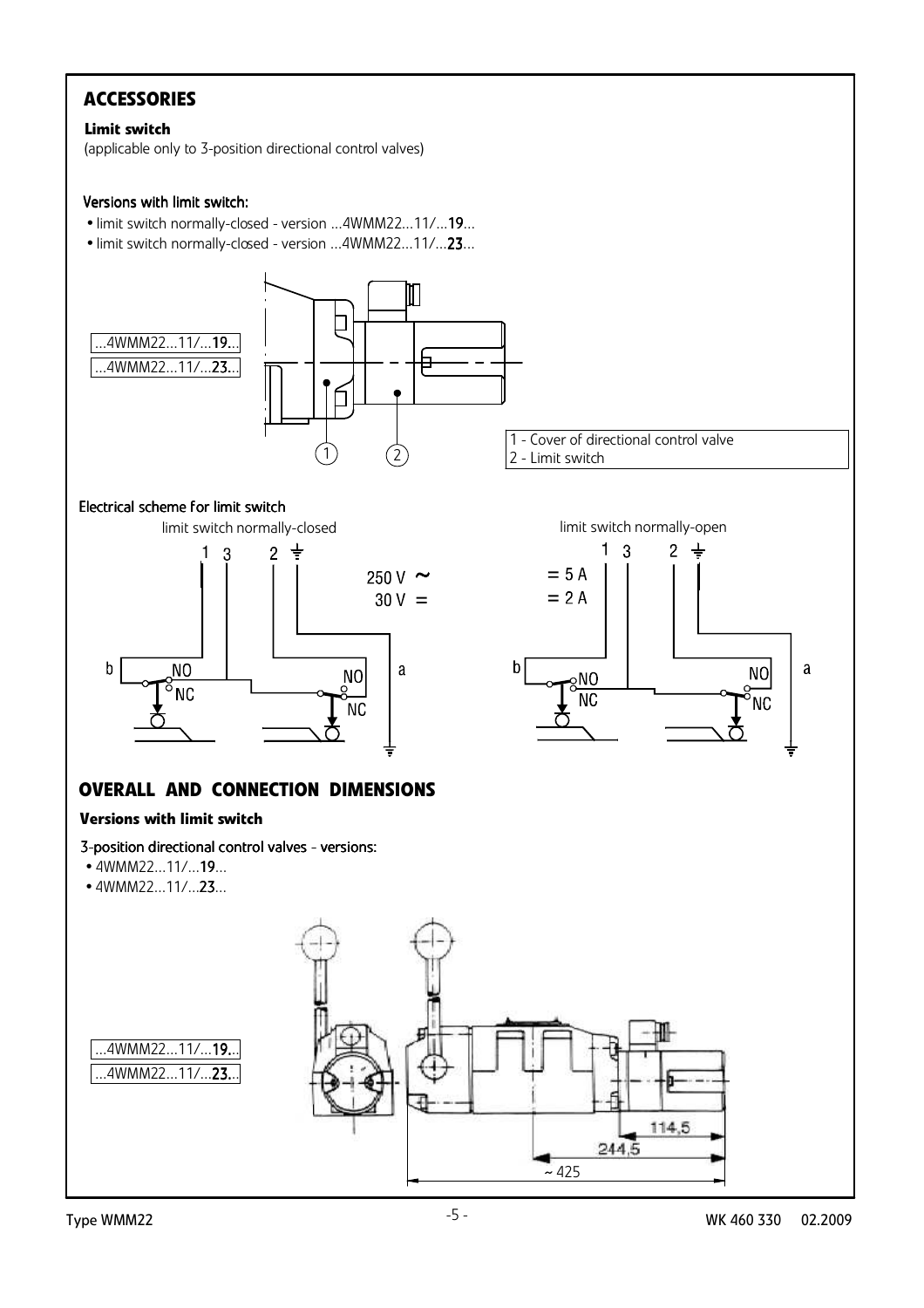### **PERFORMANCE CURVES**

measured at viscosity  $v = 41$  mm<sup>2</sup>/s and temperature t = 50<sup>°</sup>C

#### Flow curves

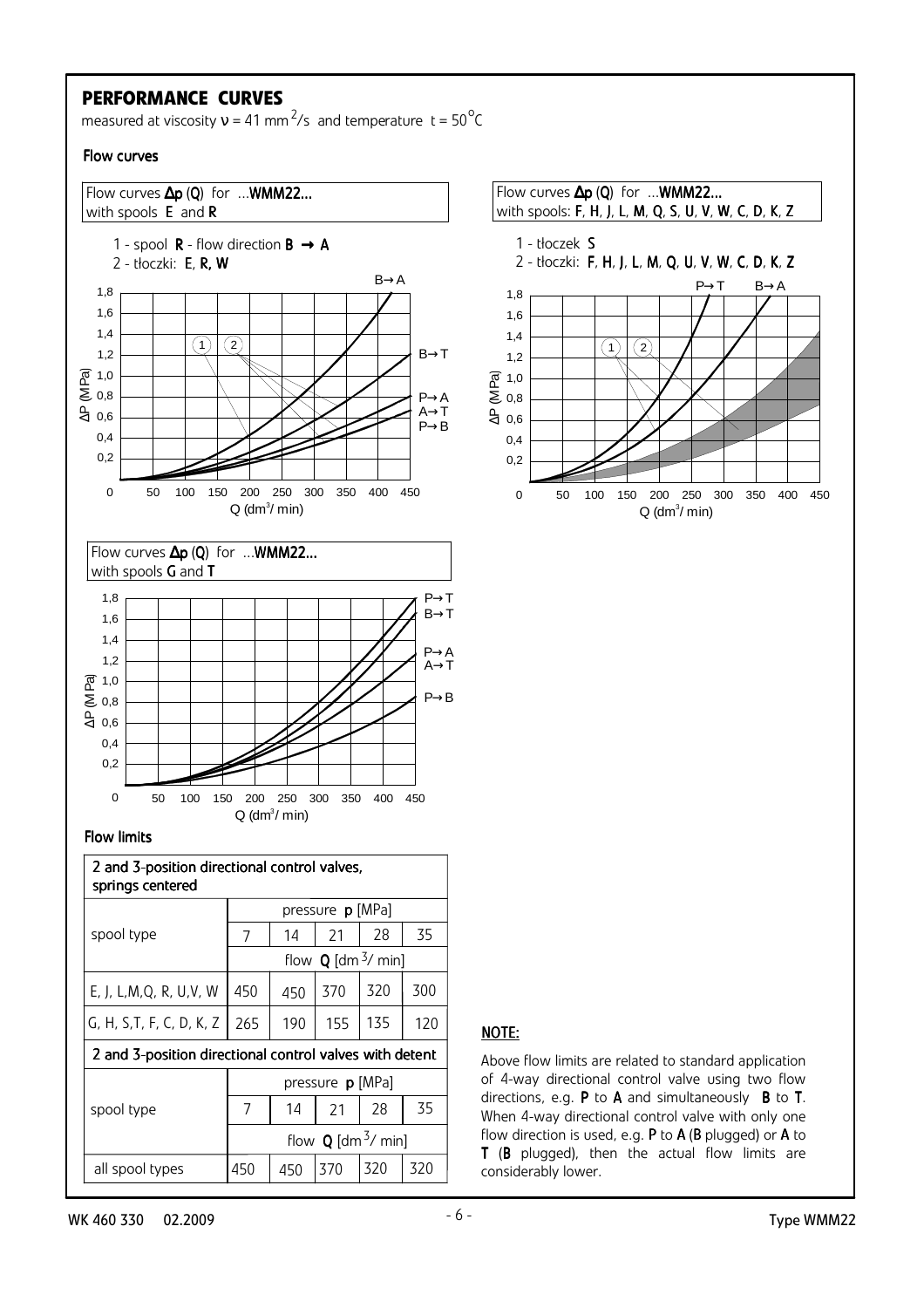# **HOW TO ORDER WMM \* Version**  $\frac{1}{2}$  high pressure up to 35 MPa  $=$  H  **Spool type spool schemes** - **on page 3 Spool positioning spring centered example 2 i s spring centered = no designation** with detent  $=$  F  **Accessories** (applicable only to 3-position directional spool valves)  **without limit switch** = **no designation**  $\vert$ limit switch - normally-closed  $= 19$  $\vert$  limit switch - normally-open  $\vert$  = 23 Further requirements in clear text (to be agreed with the manufacturer)  **Series number**  $(10-19)$  - installation and connection dimensions unchanged  $= 1X$  **series 12**  $= 12$  **Nominal size** (NS)  **NS22** = **22 H 4 Number of service ports**  $\bullet$  **4**  $\bullet$  **4 Sealing NBR** (for fluids on mineral oil base)  $=$  **no designation**  $FKM$  (for fluids on phosphate ester base)  $= V$  **22** NOTES: The directional spool valve should be ordered according to the above coding. The symbols in bold are preferred vers ions in short delivery time. Coding example: H -4 WMM22 E12/F